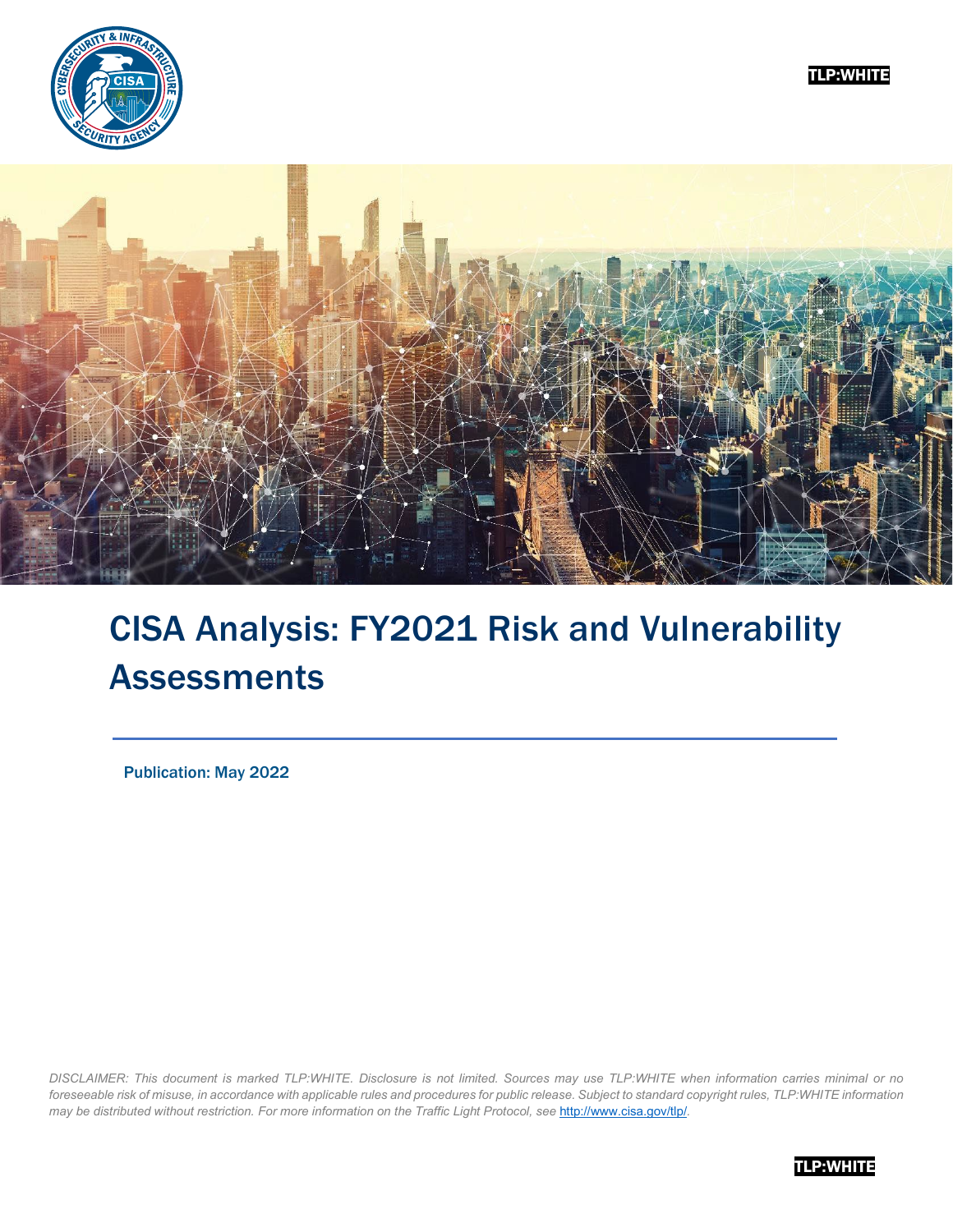## BACKGROUND

Each year, the Cybersecurity and Infrastructure Security Agency (CISA) conducts Risk and Vulnerability Assessments (RVA) of Federal Civilian Executive Branch (FCEB), Critical Infrastructure (CI), and State, Local, Tribal, and Territorial (SLTT) stakeholders. Each RVA is intended to assess the entity's network capabilities and network defenses against potential threats. In Fiscal Year 21 (FY21), CISA conducted 112 RVA assessments of multiple stakeholders across various sectors. As part of each RVA, the results are mapped to the MITRE ATT&CK® framework. The goal of RVA analysis is to develop effective strategies that positively impact the security posture of the FCEB, CI, and SLTT stakeholders.

During each RVA, CISA collects data through onsite assessments and combines it with national threat and vulnerability information to provide organizations with actionable remediation recommendations, prioritized by risk. CISA designed RVAs to identify vulnerabilities that adversaries could exploit to compromise network security controls. RVAs may incorporate the following methodologies:

- Scenario-based network penetration testing
- Web application testing
- Social engineering testing
- Wireless testing
- Configuration reviews of servers and databases
- Detection and response capability evaluation

After completing an RVA, CISA provides the assessed entity with a final report that includes business executive recommendations, specific findings, potential mitigations, and technical attack path details.

## PROCESS

CISA's RVA teams leverage the MITRE ATT&CK<sup>[1](#page-1-0)</sup> Framework. The intent of the framework is to build a community-driven knowledge base, comprised of the known tactics, techniques, and procedures (TTPs) of threat actors. The goal of this knowledge base is to aid in the development of threat models and to facilitate vulnerability mitigation efforts. The framework includes 14 tactics that cyber adversaries use to obtain and maintain unauthorized access to a network or system.

Based on the ATT&CK methods used by the CISA Assessment teams and the varying success rates of each, CISA developed a sample attack path. As a skilled threat actor may successfully step through a similar attack path, eventually achieving successful exploitation of their target, CISA structures its assessments to help participating entities evaluate their exposure to such threats and compensate for any weaknesses discovered.



<span id="page-1-0"></span><sup>1</sup> <https://us-cert.cisa.gov/best-practices-mitre-attckr-mapping>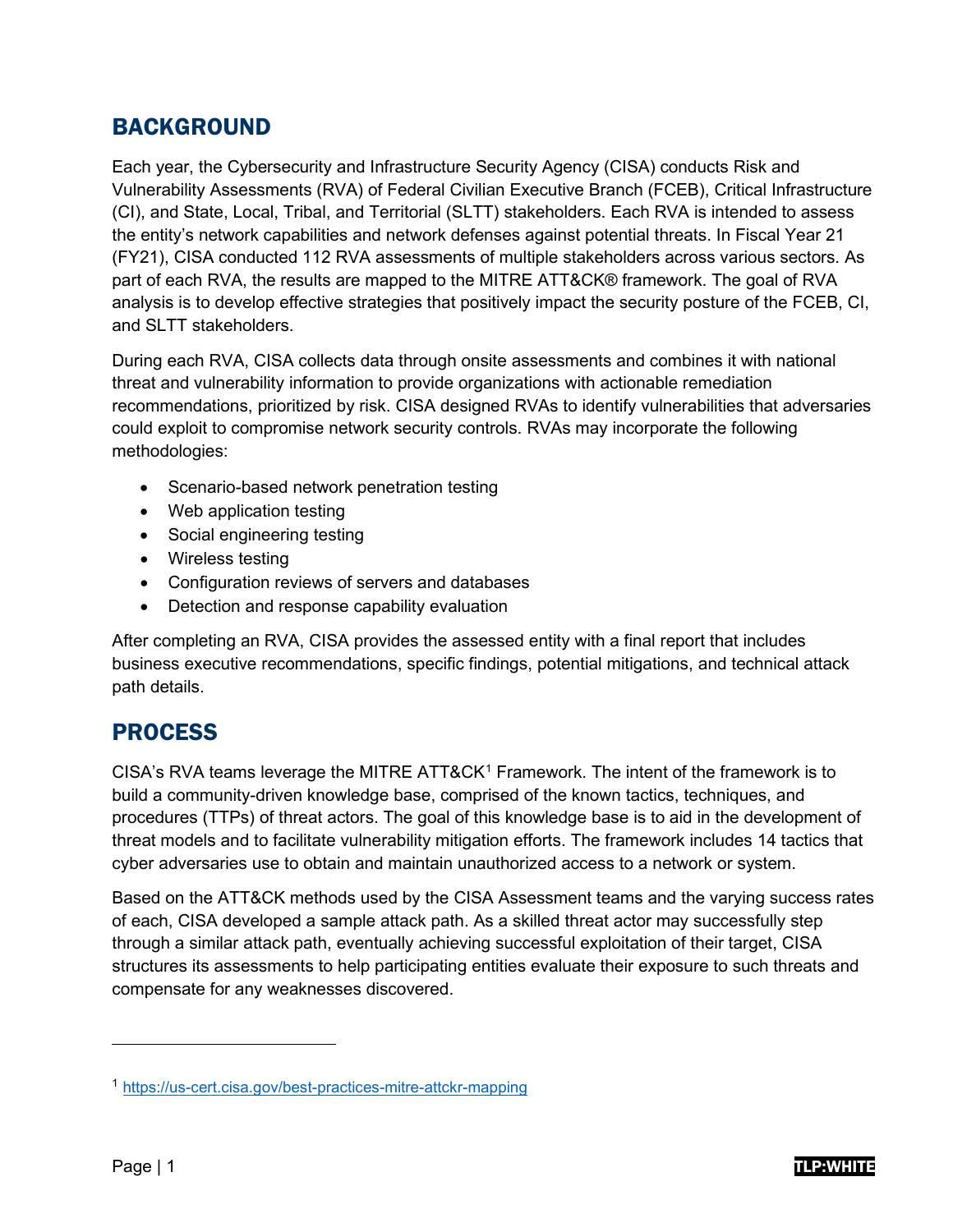## INTRODUCTION

This report analyzes a sample attack path that a cyber threat actor could take to compromise an organization, using weaknesses identified in FY21 RVAs. The path comprises eleven successive tactics or steps: *Initial Access*, *Execution*, *Persistence*, *Privilege Escalation*, *Defense Evasion*, *Credential Access*, *Discovery*, *Lateral Movement*, *Collection*, *Command and Control*, and *Exfiltration*. In addition to this analysis, the report includes the following observations:

- Most successful attacks were achieved through methods commonly used by threat actors, such as phishing and the use of default credentials.
- The list of tools and techniques used to conduct common attacks are constantly changing.
- Many organizations exhibited the same weaknesses.

## ATTACK PATH ANALYSIS

CISA developed the following sample attack path, based loosely on the ATT&CK methods used by the assessment teams and the varying success rates of each tactic and technique. Although the sample attack path is not all-encompassing of the potential steps used by threat actors—and not all attack paths follow this model—a skilled threat actor could follow this path to successfully exploit its target. The sample attack path steps serve to highlight the more successful attack strategies used during RVAs and the impacts these strategies have had on target networks.

The attack path begins with a step required by many real-world attacks: gaining *Initial Access* [\[TA0001\]](https://attack.mitre.org/versions/v10/tactics/TA0001/). Next, the attacker *Executes* [\[TA0002\]](https://attack.mitre.org/versions/v10/tactics/TA0002/) code in the network to help establish a foothold and retain *Persistence* [\[TA0003\]](https://attack.mitre.org/versions/v10/tactics/TA0003/) on the network. Using the initial foothold within the network, the attacker will use *Privilege Escalation* [\[TA0004\]](https://attack.mitre.org/versions/v10/tactics/TA0004/) to gain administrative rights. Then the attacker will use *Defense Evasion* [\[TA0005\]](https://attack.mitre.org/versions/v10/tactics/TA0005/) to avoid detection, allowing the attacker to try and steal access with *Credential Access* [\[TA0006\]](https://attack.mitre.org/versions/v10/tactics/TA0006/). Once the attacker has credential access, they will *Discover* [\[TA0007\]](https://attack.mitre.org/versions/v10/tactics/TA0007/) the systems and networks to gain an understanding of the infrastructure. After



understanding the network, they will use *Lateral Movement* [\[TA0008\]](https://attack.mitre.org/versions/v10/tactics/TA0008/) throughout the network and access sensitive data. Once entrenched in the network, the focus of the path switches to the *Collection* [\[TA0009\]](https://attack.mitre.org/versions/v10/tactics/TA0009/) of sensitive data. Attackers use *Command and Control* [\[TA0011\]](https://attack.mitre.org/versions/v10/tactics/TA0011/) to keep communication channels open to support data *Exfiltration* [\[TA0010\]](https://attack.mitre.org/versions/v10/tactics/TA0010/) and potential control after the attack.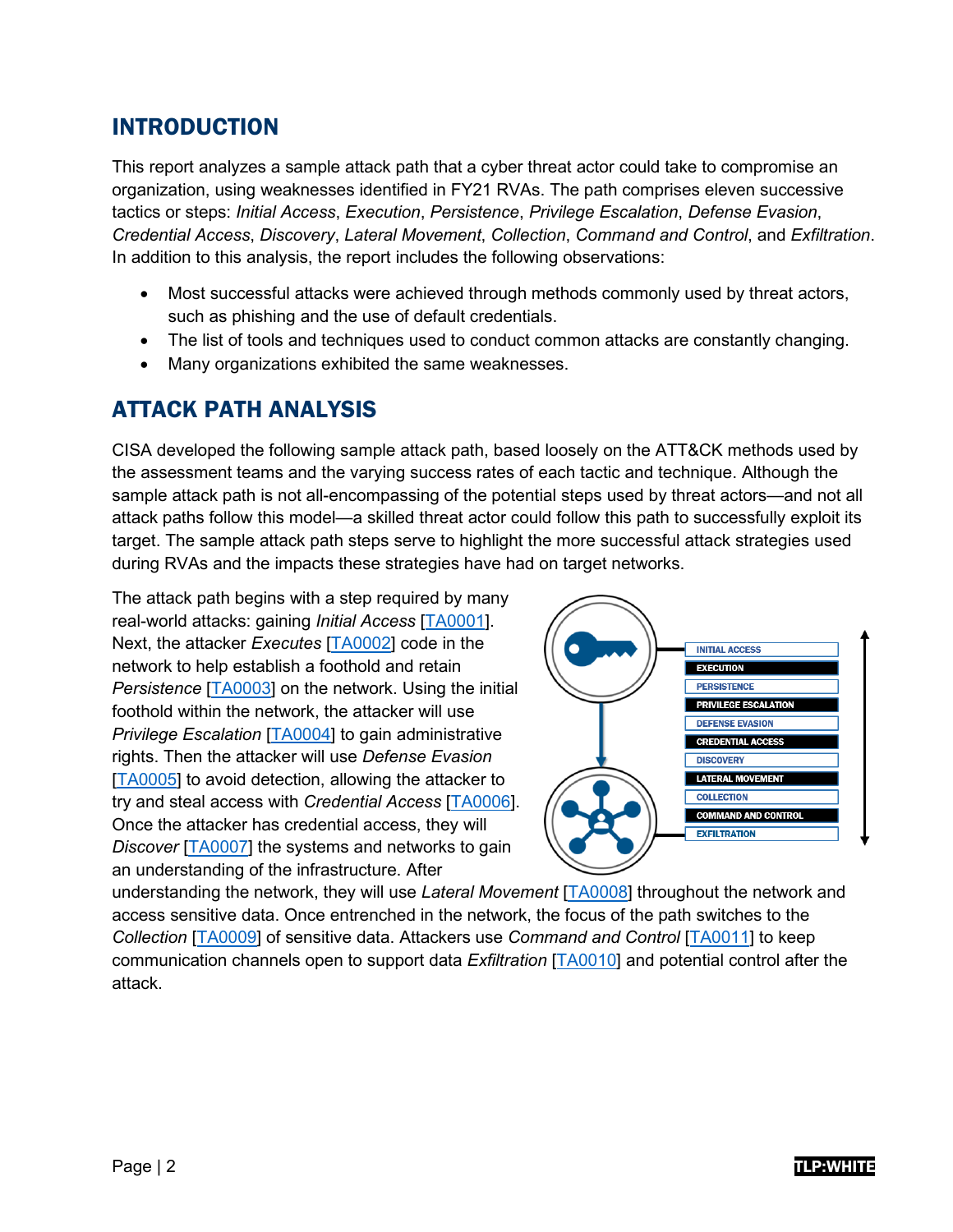Finally, to provide additional context to the attack methods discussed, CISA has chosen the Advanced Persistent Threat (APT) Group 28[2](#page-3-0) to highlight a real-world demonstration of how each step is enacted. APT28 is a Russian state sponsored threat actor known for using effective tactics, such as spear-phishing, credential harvesting, and known vulnerability exploitation, to gain access to networks and systems. Russian state-sponsored cyberattacks target a variety of industries, from cleared defense contractors to critical infrastructure.

# **OW INITIAL ACCESS**

- **WHAT** *Initial Access* [\[TA0001\]](https://attack.mitre.org/versions/v10/tactics/TA0001/) is the phase of malicious activity during which threat actors attempt to obtain unauthorized access to a victim's internal network. Threat actors can use techniques such as targeted spear-phishing or exploiting weaknesses on public-facing web servers to gain a foothold within a network. During initial access, threat actors typically use techniques that allow some level of anonymity. Initial access is often conducted a "safe" distance from the target, such as from within the attacker's country of origin, but there are many instances of adversaries gaining network access through insider threat or from locally planted media (i.e., CD, DVD, USB, etc.) that contains malicious code. Once initial access has been achieved, threat actors may establish continued access mechanisms, such as valid accounts.
- **WHY** Gaining initial access to an organization's network is one of the primary goals of an adversary in determining the success of their campaign. If initial access is established undetected, adversaries may have ample time to steal sensitive information, pacing themselves to avoid triggering network detections and alarms. Preventing initial access should be one of the main goals of organizations to protect their network assets and organizational data.
- **HOW** Threat actors use a variety of attack paths, such as valid accounts or phishing, to gain access to a victim's network. RVA analyses revealed that valid accounts were the most common successful attack technique, responsible for 51 percent of successful attempts to gain initial access. Valid accounts can be previous employee accounts that have not been removed from the active directory or default administrator accounts. When organizations do not change default passwords, they can compromise a valid administrator account. In many cases, this attack technique was possible because the valid account allowed for insecure software (such as unpatched or out of date software) to be installed on or executed on a system or network.

The second most common successful attack technique was phishing. Phishing is the delivery of targeted emails, which often include malicious links or attachments, designed to give the adversary an entryway into the recipient's computer. RVA analyses revealed that phishing links were successful 36 percent of the time. An



<span id="page-3-0"></span><sup>2</sup> [APT28, SNAKEMACKEREL, Swallowtail, Group 74, Sednit, Sofacy, Pawn Storm, Fancy Bear, STRONTIUM,](https://attack.mitre.org/groups/G0007/)  [Tsar Team, Threat Group-4127, TG-4127, Group G0007 | MITRE ATT&CK®](https://attack.mitre.org/groups/G0007/)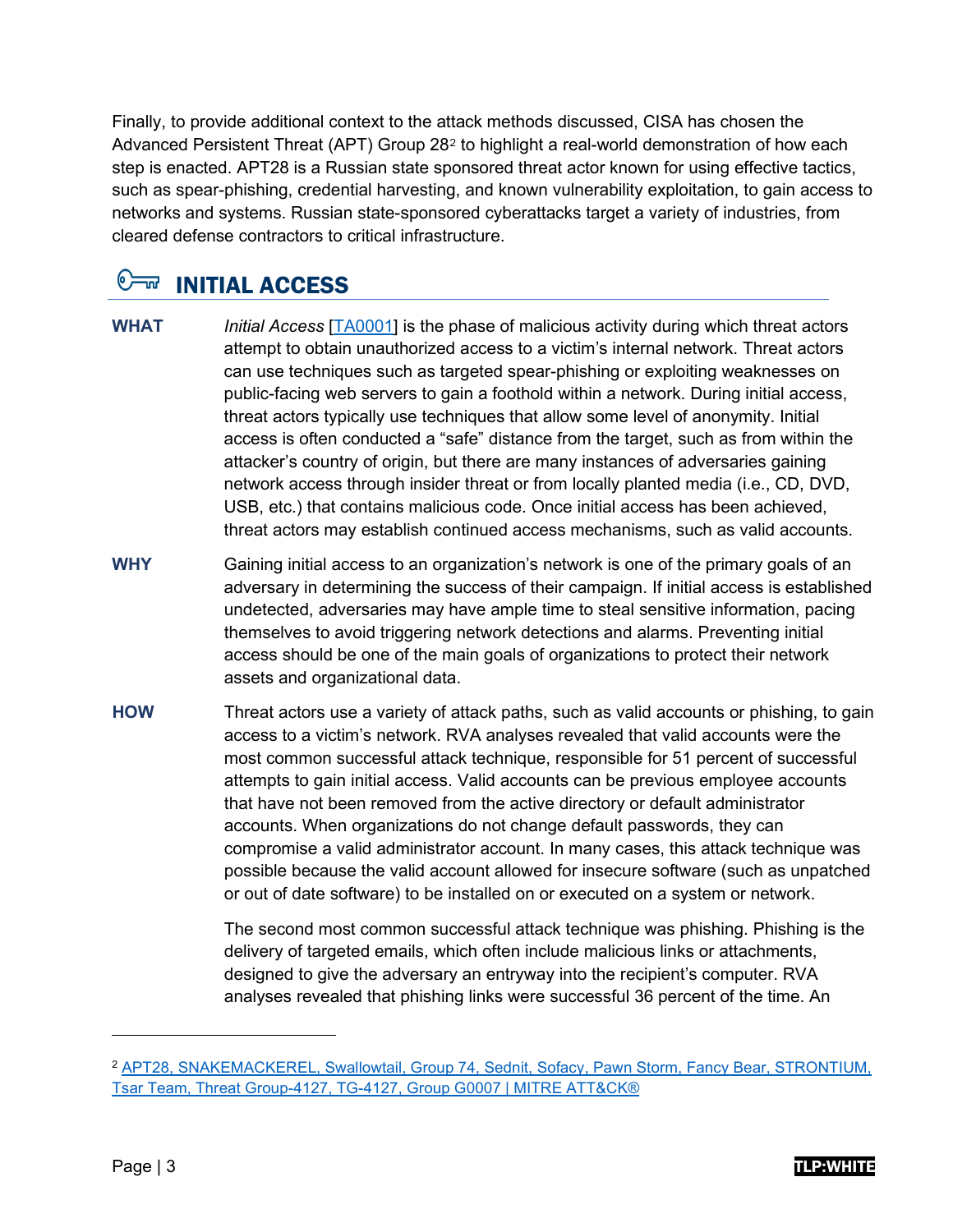adversary's success rate with this type of attack will depend on factors such as the perceived authenticity of the email's content and presentation, host protections (e.g., antivirus and malware detection software), and the network's boundary protection mechanisms.

APT28 and other threat actors gain initial access by sending spear-phishing emails with links embedded with malware to steal legitimate credentials and gain access. Once the legitimate credentials are compromised, APT28 will establish a foothold to maintain access and exfiltrate data from a victim's network. During APT28's hacking campaigns, they typically use common tools to remain active on networks and exfiltrate data.

## Impact

In many ways, successful entry is the first win achieved by a malicious actor. With internal access, attackers are privy to private systems and information. The next step for the attack, whether it be code execution, mission disruption, or gaining increased privileges, may not be possible without this initial access.

## Mitigation/Remediation

- Enable multi-factor authentication (MFA).
- Require strong, unique passwords.
- Enable password management functions.
- Implement time-out and lock-out features.
- Configure time-based access for accounts set at the admin level or higher.
- Create a centralized log management system.
- Ensure applications do not utilize hard-coded passwords.
- Develop and maintain a robust account management policy that includes standards for privileged account management, user training, and password policies.

# 器 EXECUTION

- **WHAT** During execution, threat actors deploy various tools needed to conduct the attack by executing malicious code. The malicious code can be executed on the network or systems (local or remote) as an entry method to eventually exfiltrate data.
- **WHY** Threat actors leverage malicious code to execute on systems and networks, further compromising victims. Malicious code can be executed for a variety of reasons, such as establishing backdoors, modifying account privileges, or infecting multiple devices on a network. Threat actors rely on techniques such as executing malicious code to maintain access and control in systems and networks.
- **HOW** Threat actors use a variety of techniques to execute on networks and systems. The CISA Assessments team used "mshta," which is a windows binary designed to execute Microsoft HTML application files. "Mshta" made up 13 percent of the CISA

## Page | 4 T**LP:WHITE**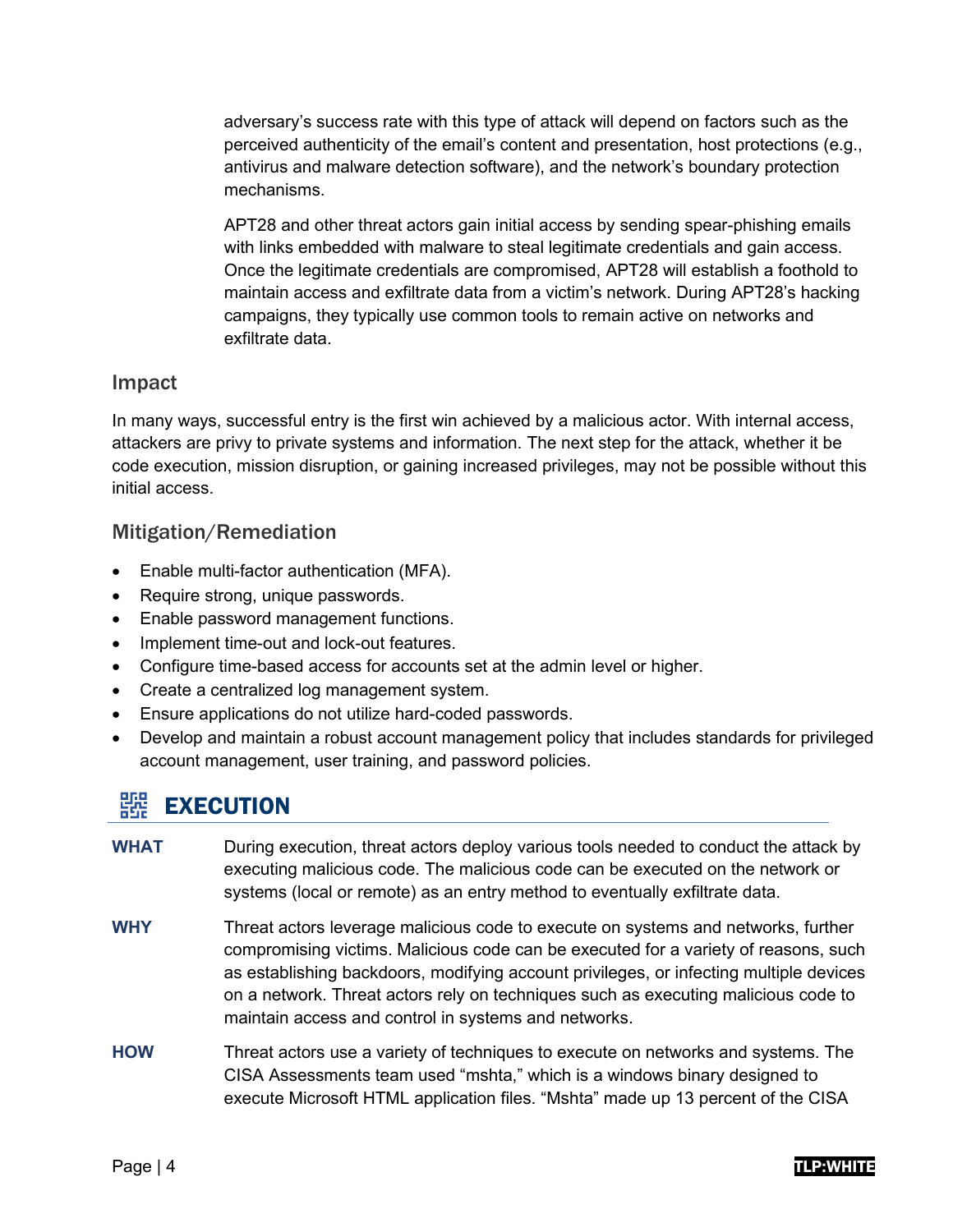assessment team's successful execution techniques. Additionally, the CISA Assessments team leveraged PowerShell to successfully discover information and execute code in 12 percent of instances. Threat actors, such as APT28, download and execute PowerShell scripts to run PowerShell commands and run payloads, to further compromise systems and networks.

## Impact

Once a threat actor has achieved initial access into the system or network, the threat actor can start carrying out their attack by disrupting daily operations, spreading malware through the network, and preparing to compromise data. Execution during an attack helps the cyber actor interrupt availability of systems and manipulate data and files.

## Mitigation/Remediation

- Disable or remove any unnecessary or unused shells or interpreters.
- Deploy an anti-virus or anti-malware program.
- Restrict web-based content through script blockings.
- Use application control where necessary.

# $\mathbb{Z}/\mathbb{P}$ ERSISTENCE

- **WHAT** An ongoing engagement requires an attacker to maintain a foothold in a target network for an extended period. Often, threat actors will use persistence techniques, such as changing credentials or changing system configurations to match their own needs, to maintain their foothold in the system.
- **WHY** Persistence in a network is important for threat actors because it provides time to identify the data they would like to compromise/collect. It also provides time to quietly disrupt day-to-day operations. Fulfillment of both goals requires prolonged, undetected access to target systems while operating from remote locations.
- **HOW** To remain persistent on a network, the CISA Assessments team used valid accounts in 72 percent of instances. Valid accounts can be used to bypass access controls placed on various resources across systems within the network and may even be used for persistent access to remote systems and externally available services, such as virtual private networks (VPNs), Outlook Web Access (OWA), and remote desktop. In addition to valid accounts, the CISA Assessments team also used account manipulation to maintain access on the network. During account manipulation, threat actors can modify credentials, permission groups, or network access to subvert security policies.

APT28 is known for compromising accounts to gain access to networks. To remain persistent on the network, APT28 uses "eviltoss," a backdoor that allows it to remain undetected on the network.

### Page | 5 TLP:WHITE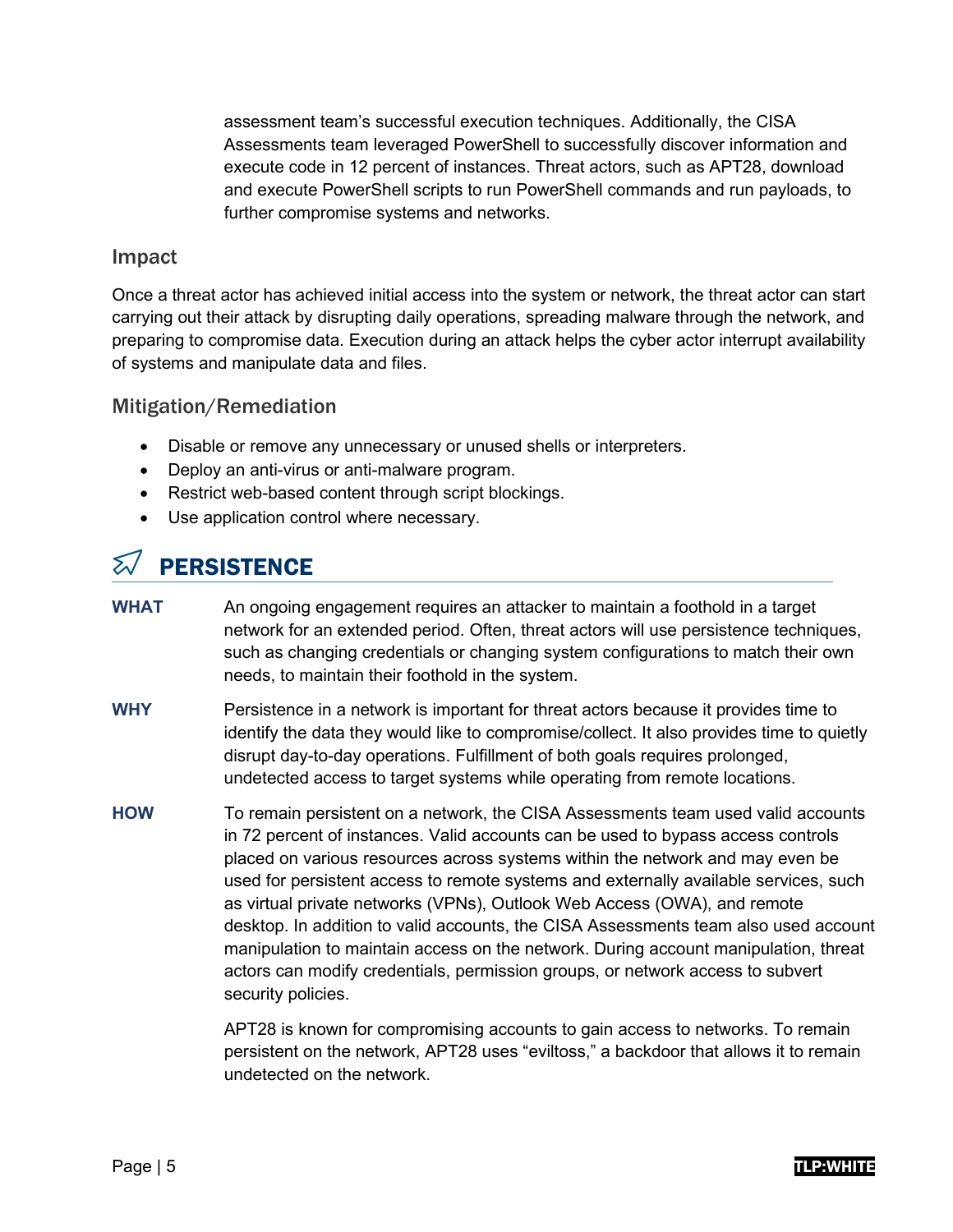## Impact

When threat actors are persistent on a network, it allows attackers to re-infect machines or maintain their existing foothold within a network. Persistence on a network can allow threat actors to go undetected for months, enabling them to carry out malicious activity or continuously compromise confidential data.

## Mitigation/Remediation

- Configure account use policies, such as login times.
- Establish a user account management program monitoring the creation, modification, use and permissions associated to user accounts.
- Enforce privileged account management by managing the creation, modification, use and permissions associated to privileged accounts.

# $\hat{\triangle} \hat{\triangle}$  PRIVILEGE ESCALATION

- **WHAT** Typically, threat actors gain initial access through a standard user account, which often has limited access to information. To ensure successful exploitation and compromise, threat actors frequently need to increase the privilege level being used, prior to conducting internal attacks.
- **WHY** Many of the methods used to gain initial access are aimed at any individual working for the organization. Victims can be unaware users or targets of opportunity. Since threat actors target any victim, attackers often begin internal activities with basic user access. To carry out successful operations, threat actors need to escalate privileges to explore networks or access sensitive data.
- **HOW** Threat actors use a variety of tools, such as Windows Credential Editor and ProcDump, to escalate privileges and have system/root-level access or establish administrator-level access. The CISA Assessment team escalated privileges using a valid administrator account in 47 percent of instances. Use of valid administrator accounts can be achieved through multiple means, such as hard-coded credentials, default credentials, or guessed passwords from operating system hash dumps. In addition to valid accounts, the CISA Assessments team successfully injected malicious code into existing processes on 19 percent of successful escalation attempts. Threat actors utilize process injection to evade process-based defenses. Threat actors, such as APT28, utilize publicly available tools (e.g., "Mimikatz," a source code used to collect credentials) to carry out their operations. Threat actors often use these tools in conjunction with system-level privileges to gain access to enterprise-level accounts, such as domain administrator.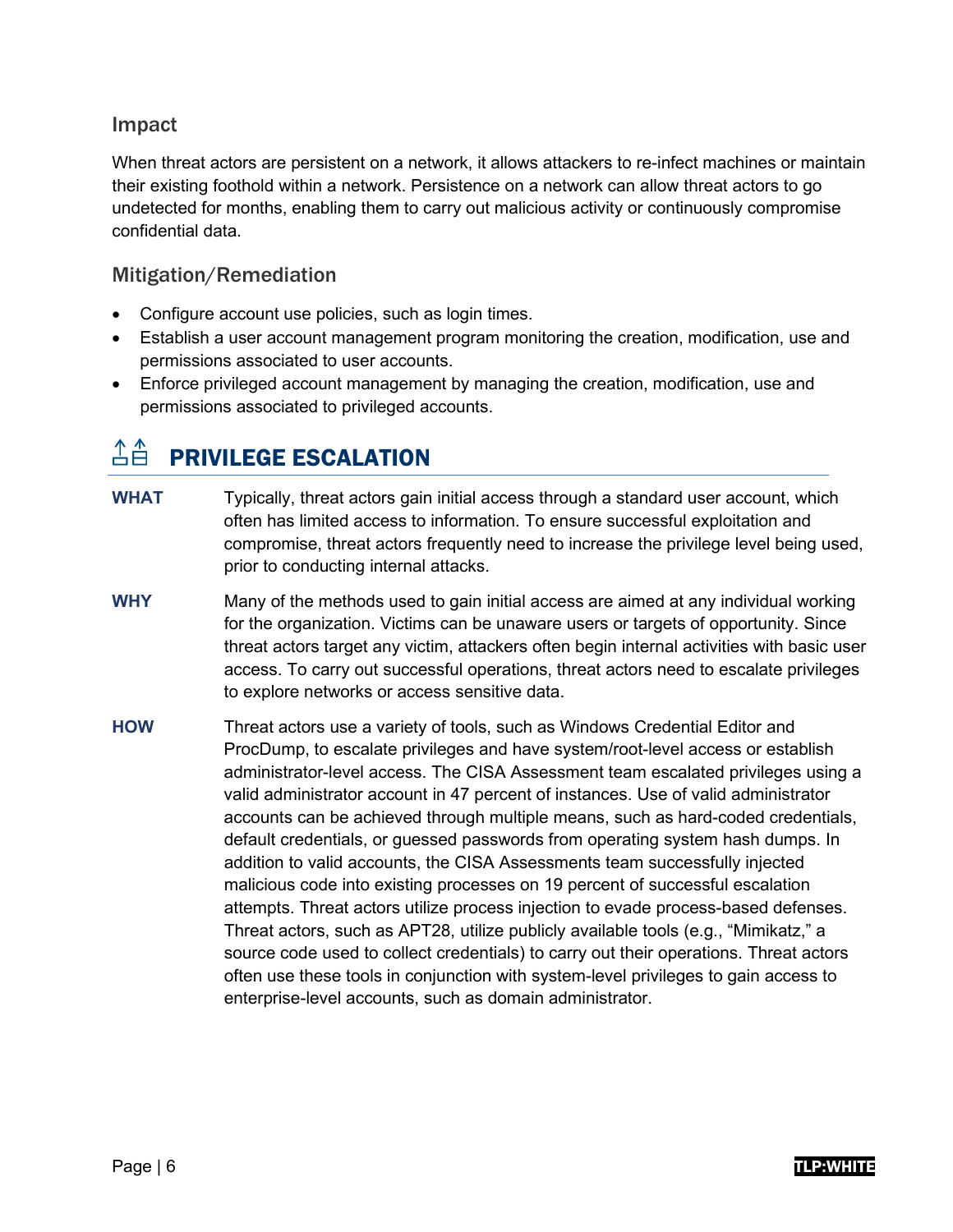## Impact

Successful privilege escalation grants unauthorized, privileged access to sensitive data, systems, or processes. Even with internal access, attackers with limited privileges may be restricted from carrying out actions with critically severe results. However, attackers with domain administrator account access, for example, could impair mission-critical functions, potentially leading to the loss of equipment or resources.

## Mitigation/Remediation

- Enable MFA.
- Require strong, unique passwords.
- Enable password management functions.
- Ensure applications do not utilize hard-coded passwords.
- Develop and maintain a robust account management policy that includes standards for privileged account management, user training, and password policies.
- Change default passwords to meet approved password policy.
- Consider deploying endpoint security solutions with the ability to prevent process injection.
- Restrict user accounts to least privilege to limit administrative access to tokens.
- Limit user and user group permissions to token creation through group policy object (GPO).
- Maintain proper authentication and authorization standards.

# DEFENSE EVASION

- **WHAT** Threat actors try to navigate systems and networks undetected for as long as possible. They utilize defense evasion techniques to avoid detection during attack. Defense evasion techniques include disabling security software or obfuscating data.
- **WHY** Defense evasion techniques enable threat actors to navigate throughout networks and systems for longer periods of time, without being noticed by the victim. Defense evasion techniques do not require significant resources. They can be simple techniques, such as deleting files or masquerading. The longer an adversary goes unnoticed on the system or network, the longer the adversary can carry out operations.
- **HOW** Threat actors utilize different defense evasion techniques, from disabling security software to cross-site scripting. The CISA Assessment team utilized valid accounts in 25 percent of instances of defense evasion. The use of valid accounts allowed them to go unnoticed on the network for extend periods of time. Additionally, the CISA Assessments team used "mshta" in 13 percent of instances; the team used the "mshta.exe" to proxy execution of malicious ".hta" files and Javascript or VBScript through a trusted Windows utility.

Some threat actors may exploit systems or application vulnerabilities to bypass security features by taking advantage of a programming error or disabling security

### Page | 7 TLP:WHITE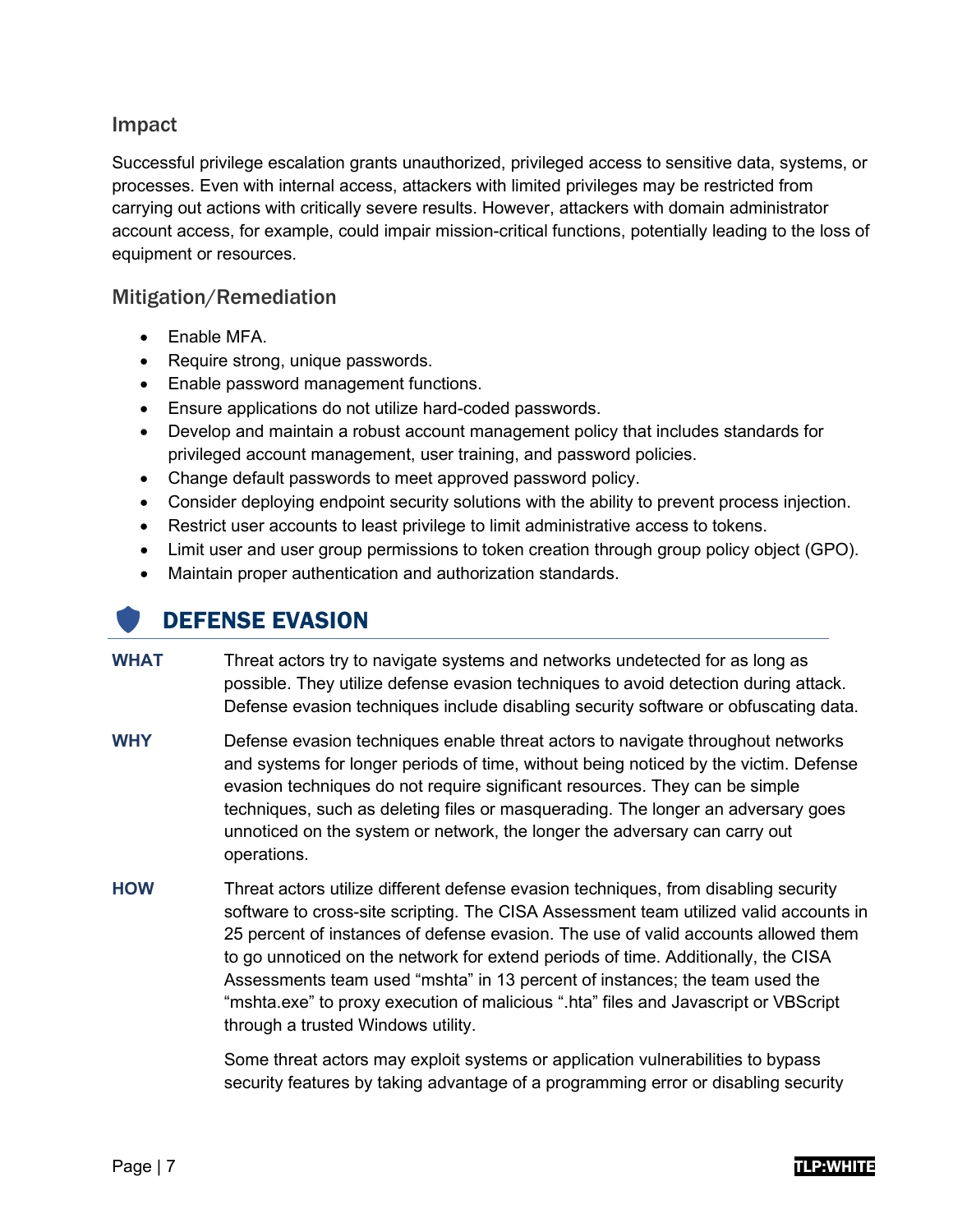software. APT28 obfuscates files using the macro command "certutil -decode" to decode the contents of a ".txt" file storing the "base64" encoded payload.

## Impact

If threat actors can remain on networks undetected for extended periods of time, they can cause serious damage. When threat actors go undetected, they can access and exfiltrate large amounts of data and disrupt daily operations.

## Mitigation/Remediation

- Enable a threat intelligence program to quickly identify abnormal activity.
- Update software frequently to avoid vulnerabilities.
- Implement exploitation protection.

#### 左式 CREDENTIAL ACCESS

- **WHAT** Threat actors steal credentials to gain access to internal resources, bypass security measures, and steal critical data.
- **WHY** Using legitimate credentials can give adversaries access to systems, can make their movements and activities harder to detect, and can allow them to create more accounts to help achieve their goals.
- **HOW** Threat actors use a variety of techniques to steal credentials, such as keylogging or credential dumping. In 20 percent of assessments, the CISA Assessments team successfully spoofed an authoritative source for name resolution to force communication with an assessment team-controlled system through Link-Local Multicast Name Resolution and NetBIOS Name Service and Server Message Block (LLMNR/NBT-NS Poisoning and SMB). Additionally, the CISA Assessments team leveraged credentials discovered in files in 15 percent of instances. Threat actors, such as APT28, use brute force attacks and password spraying techniques to obtain credentials.

## Impact

If threat actors have access to privileged credentials, they can escalate privileges, access sensitive data, and bypass security controls.

## Mitigation/Remediation

- Enable MFA.
- Enforce password policies.
- Establish user account management.
- Set account lockout policies and failed number of login attempts.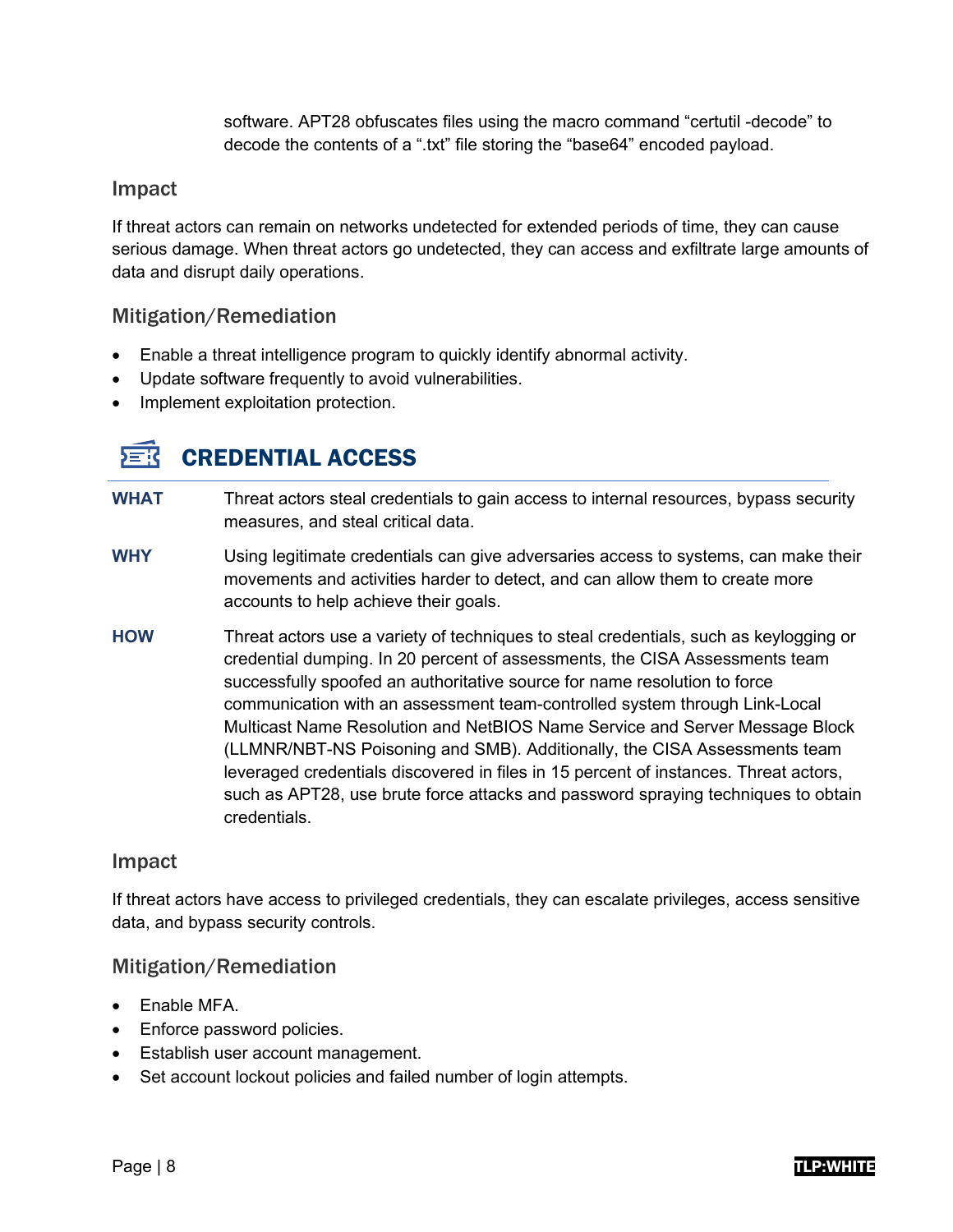

**WHAT** Threat actors steal credentials to gain access, bypass security measures, and steal

- **WHAT** Discovery is an important phase for the attacker. During discovery, the threat actor is trying to learn about the network, systems, and data.
- **WHY** Discovery consists of techniques a threat actor may use to gain knowledge about the system and internal network. Through these observation techniques, the actor can determine how systems should act and operate. During discovery, the threat actor can identify how the environment can assist with their ultimate objective of data exfiltration.
- **HOW** During discovery, threat actors may try to access a list of accounts on a system or within the network that will be of use, such as privileged accounts. The CISA Assessments team leveraged account discovery techniques in 9 percent of instances to identify accounts that would be beneficial in accessing sensitive data. To further identify information, the CISA Assessments team used network share discovery in 8 percent of instances to access folders and drives of interest for collection.

Threat actors, such as APT28, rely on other techniques, such as network sniffing, to capture information about the environment. APT28 is known for deploying Responder, an open-source tool, to conduct NetBIOS Name Service poisoning, which captured usernames and hashed passwords that allowed access to legitimate credentials.[3](#page-9-0)

## Impact

During discovery, threat actors gain context to a victim's network. Threat actors can gain an understanding of important accounts, the network, and assets, as well as access to critical data. It is important to deploy the proper safeguards to ensure cyber actors cannot easily access critical systems and data.

## Mitigation/Remediation

- Enable MFA.
- Encrypt Sensitive Information.
- Monitor operating system configurations.
- Audit network activity to identify abnormal behavior.
- Employ network segmentation for sensitive domains.

<span id="page-9-0"></span><sup>3</sup> [Discovery, Tactic TA0007 - Enterprise | MITRE ATT&CK®](https://attack.mitre.org/tactics/TA0007/)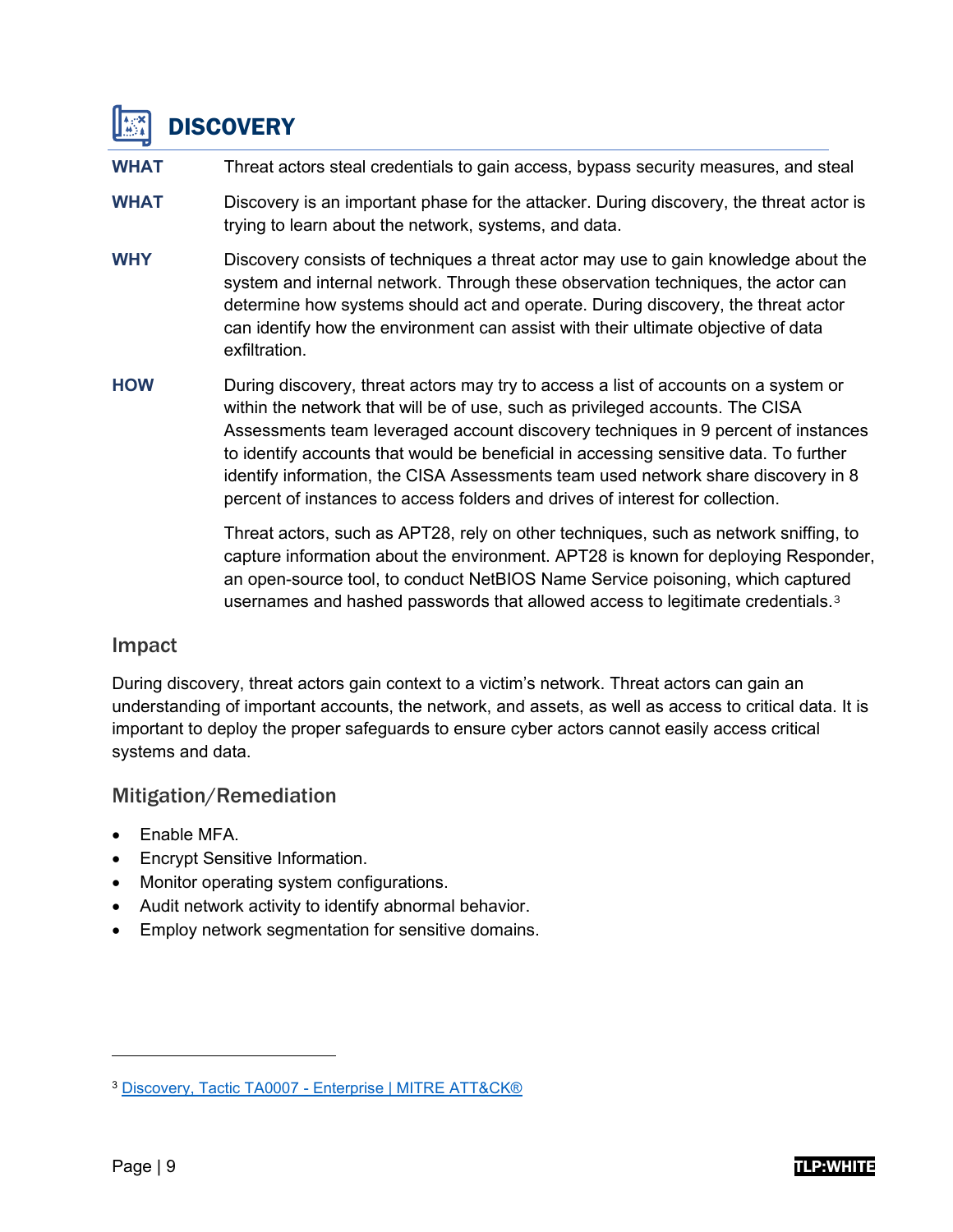#### $\leftarrow$ ----**LATERAL MOVEMENT**

- **WHAT** Lateral movement is the process of pivoting from host to host or from one user account to another to reposition, supplement, or spread the active foothold. These activities are conducted after initial access is obtained and are often used to move to network locations of specific interest to the adversary.
- **WHY** Threat actors often compromise accounts that do not have access to the correct networks or data of interest. To gain access to the correct network or data, threat actors will laterally move from account to account through the environment. Adversaries move through the network from host to host, or account to account, until they can reach the location within the target environment necessary to conduct further attack steps.
- **HOW** To laterally move throughout the network, threat actors might use their own remote access tools or compromised credentials. The CISA Assessments team used Pass the Hash (PtH) in 27 percent of instances to laterally move through the network. This technique bypasses the step of supplying account passwords, by submitting the password hashes to the authentication process. PtH may provide adversaries authenticated access to systems without discovering the compromised user account's password. In addition to PtH, the CISA Assessments team utilized Remote Desktop Protocol in 18 percent of instances to expand their footprint within the compromised network by remotely accessing and controlling neighboring hosts from previously exploited systems.

Threat actors, such as APT28, use many different techniques to laterally move throughout the network. APT28 has used CVE-2015-1701, Win32k Elevation of Privilege Vulnerability, which allows local users to gain privileges through a crafted application and exploit. They have also leveraged techniques such as PtH to laterally move throughout the network. APT28 can use stolen password hashes to move laterally within an environment, bypassing normal system access controls.

## Impact

Many organizations' networks house systems or data deemed critical to achieving overall mission success. These systems are typically located in network segments with increased protections, and access is oftentimes restricted based on user roles and privilege level. However, by allowing a threat actor to pivot from host to host within a compromised environment, critical systems may become accessible. Limiting an adversary's lateral movement constrains their activity to a confined space, potentially preventing their ability to meet their target objectives.

## Mitigation/Remediation

• Limit credential overlap across systems (e.g., Windows Local Administrator Password Solution).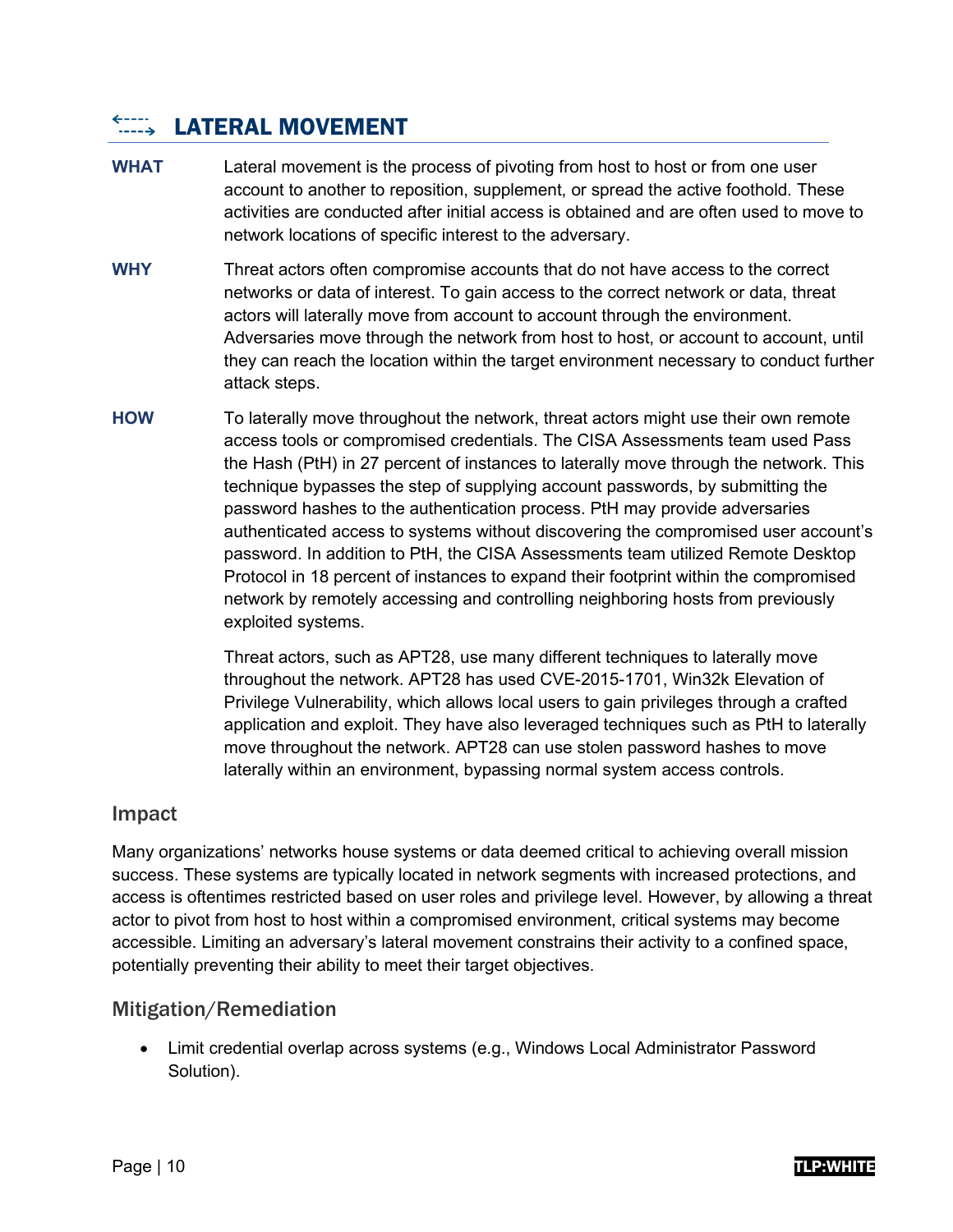- Ensure sensitive data is not on shared files by running monthly scans to look for password files or config files with similar data.
- Do not allow a domain user to be in the local administrator group on multiple systems.
- Apply appropriate Windows patches and configurations (e.g., pass-the-hash mitigations: apply user account control restrictions to local accounts on network logons).
- Use MFA for remote management sessions.
- Disable the remote desktop protocol (RDP) service if it is unnecessary.
- Routinely review the list of users with remote management privileges and remove unnecessary accounts.
- Limit use of remote services.
- Use application isolation and sandboxing techniques to increase network segmentation, limiting unauthorized movement.
- Use host-based firewall rules to limit host-to-host traffic to required protocol and services.

#### $\overline{\mathbb{P}}$ **COLLECTION**

- **WHAT** After threat actors establish a presence within an organization's network, they can begin to collect sensitive internal data for a variety of reasons, such as competitive advantage or espionage. Many threat actors gather information through a variety of techniques, such as capturing screenshots and keyboard inputs.
- **WHY** It is important for threat actors to collect data from victims' networks. Data collection can assist threat actors with intelligence or surveillance efforts for future operations, or it can help threat actors gain financial advantages. Ultimately, data collection is key to successful malicious operations.
- **HOW** Collection can be carried out through a variety of means. The CISA Assessments team revealed that data on shared drives constituted 33 percent of successful data access attempts. Network shares are often used to segment data for role-based access, such as admin shares. Network shares weaknesses exist when users who should not be able to view specific data are granted access to shares due to misconfigured permissions. Additionally, the CISA Assessments team also obtained sensitive data from local systems in 29 percent of instances. The CISA Assessments team was able to locate local file systems and databases, enabling them to access sensitive information.

Threat actors, such as APT28, rely on properly collecting, exfiltrating, and archiving data. APT28 is known for using publicly available tools, such as WinRAR, to archive collected data with password protection.

## Impact

Allowing threat actors to locate and collect sensitive data negates the intended function of network security, communications security, operational security, and physical security efforts.

### Page | 11 T**LP:WHITE**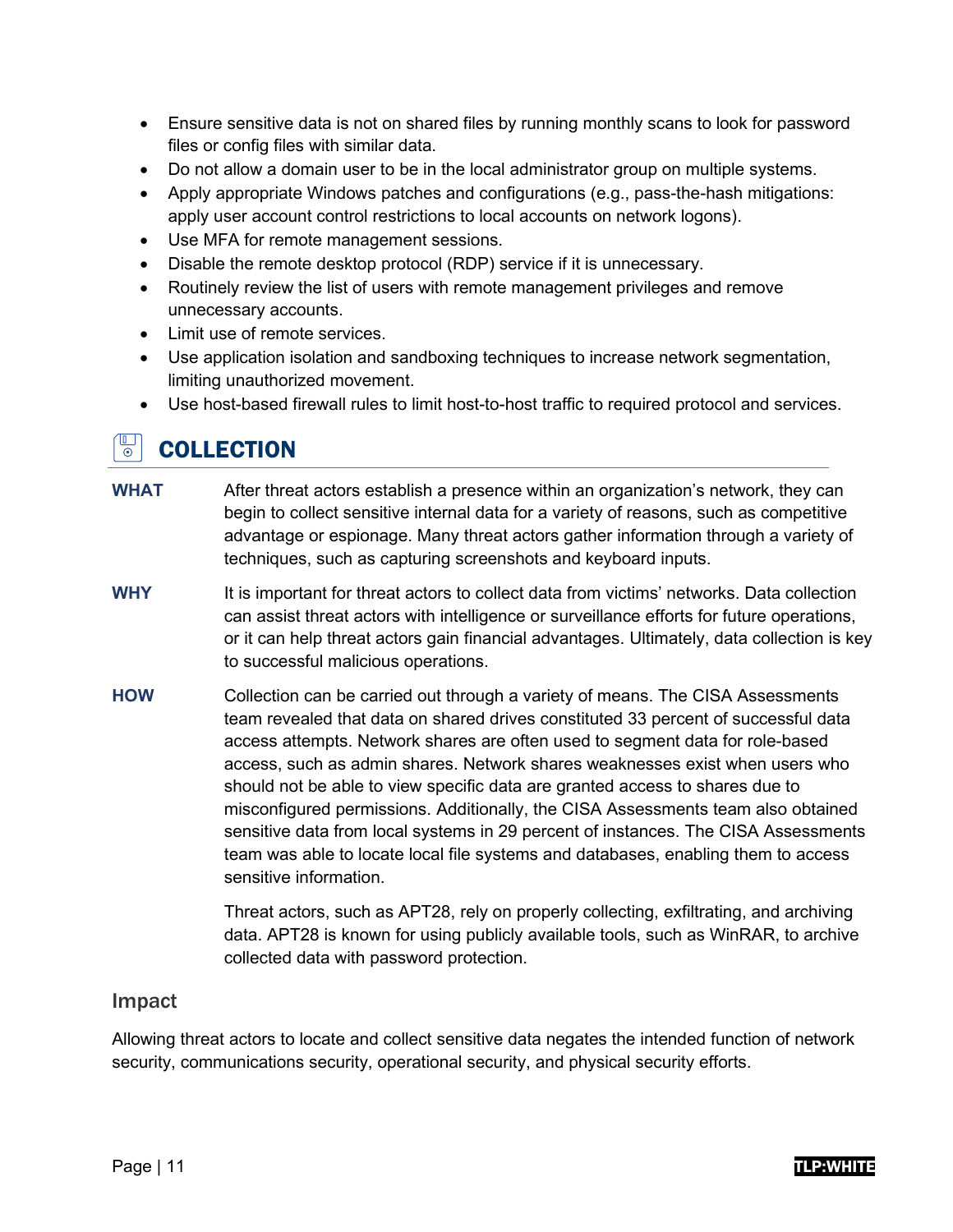## Mitigation/Remediation

- Unfortunately, data collection cannot be directly remediated.
- Any activity conducted during collection utilizes existing system features, such as operating system directory structure or database queries. Implement defenses that limit the effectiveness of attack phases leading up to and following data collection.
- Monitor network effectively to detect collection efforts; use of honey tokens or honey files will alert network defenders to malicious collection attempts.
- Deploy data loss prevention (DLP) tools to detect and alert to unauthorized data access.
- Ensure the proper preventative controls are in place.

# $\frac{d^{2}C}{dt^{2}}$  COMMAND AND CONTROL (C2)

- **WHAT** An ongoing engagement requires an attacker to maintain a foothold in a target network for an extended period. Threat actors will attempt to create an avenue to allow themselves continued access to the environment at any given moment. By establishing a hidden communications channel between their remote servers and compromised systems within the target network, adversaries can conduct internal activity while avoiding detection.
- **WHY** Depending on the overall intent of a malicious campaign, attacks may span the course of several weeks or months. Attackers operating at remote locations need prolonged, undetected access to targeted systems to identify and collect sensitive data and quietly disrupt day-to-day operations.
- **HOW** Threat actors use C2 techniques to communicate with compromised systems. The CISA Assessments team deployed C2 channels utilizing non-standard ports in 15 percent of their successful attempts. Passing data through ports not commonly associated with the protocol being used is a common tactic for evading detection or bypassing network filters. Additionally, techniques such as hiding C2 traffic within legitimate network traffic made up 14 percent of successful C2 methods used in RVAs.

APT28 will leverage C2 techniques to communicate with systems under control within a victim network by mimicking existing traffic and using the application layer protocol. APT28 is also known for sending malware over the C2 server.

## Impact

The use of undetected control channels to conduct operations remotely, from anywhere in the world, allows adversaries the anonymity and stealth needed to operate on a victim network, uninterrupted until their mission objectives are achieved.

## Mitigation/Remediation

• Utilize firewall rules to limit outgoing traffic to required protocols.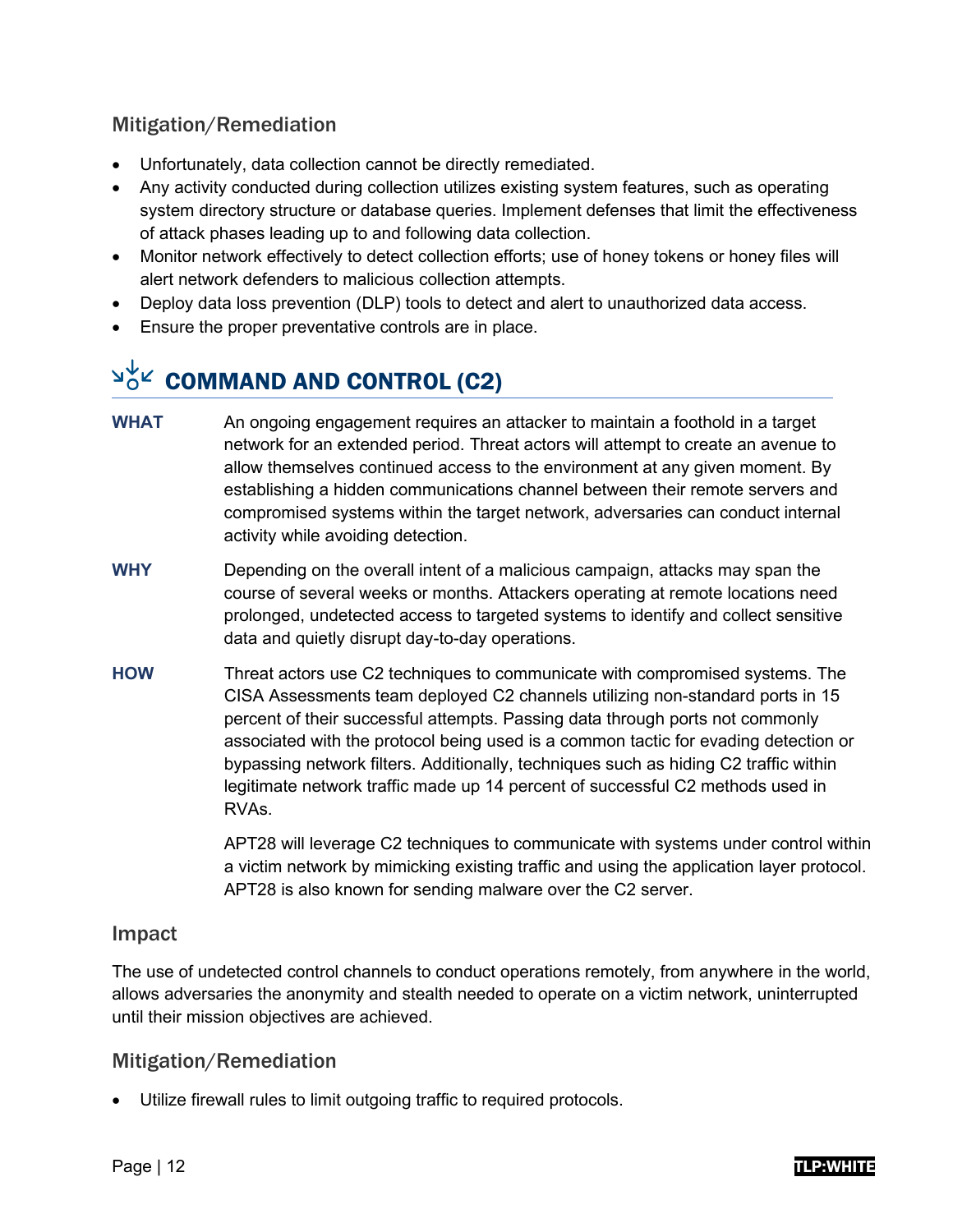• Use signature-based intrusion detection system (IDS)/intrusion prevention system (IPS) devices to identify known bad network activity.

# $T_{\text{max}}$  EXFILTRATION

- **WHAT** Threat actors use a variety of exfiltration techniques to steal data from victims' networks. Threat actors target sensitive information such as blueprints, security requirements documents, or vulnerability information from a compromised system or enclave.
- **WHY** Many adversaries conduct attacks to gain access to information such as financial information, sensitive security data, or personally identifiable information. By removing this data, adversaries may be able to analyze organizational information from the safety of their remote location. Even if their activity is detected by the compromised organization and their campaign is ended, the stolen data is still available to the attacker for later use.
- **HOW** Threat actors use a variety of techniques to exfiltrate data. The CISA Assessments team successfully exfiltrated data over the C2 channel in 66 percent of instances. Using the C2 channel established for remote access allowed the CISA Assessments team to download information without establishing additional pathways and potentially alerting network defenders.

Adversaries, such as APT28, will package and compress data to exfiltrate undetected by using archives of data from the victim's OWA server via HTTPS or over Google Drive.

## Impact

Threat actors try to manipulate, interrupt, steal, or destroy victim information or assets. When a malicious actor successfully exfiltrates data, they can impact the victim's reputation, release sensitive data impacting customers, or disrupt day-to-day operations.

## Mitigation/Remediation

- Deploy network intrusion detection/prevention systems to alert or stop network traffic associated with known malware; at network boundaries, IDS and IPS protections use signature-based analysis to determine if traffic is malicious.
- Implement SSL decryption for web proxies and ensure all internet traffic flows through this mechanism; monitor cleartext traffic for unusual activities.
- Deploy DLP tools to detect and alert to unauthorized data removal.